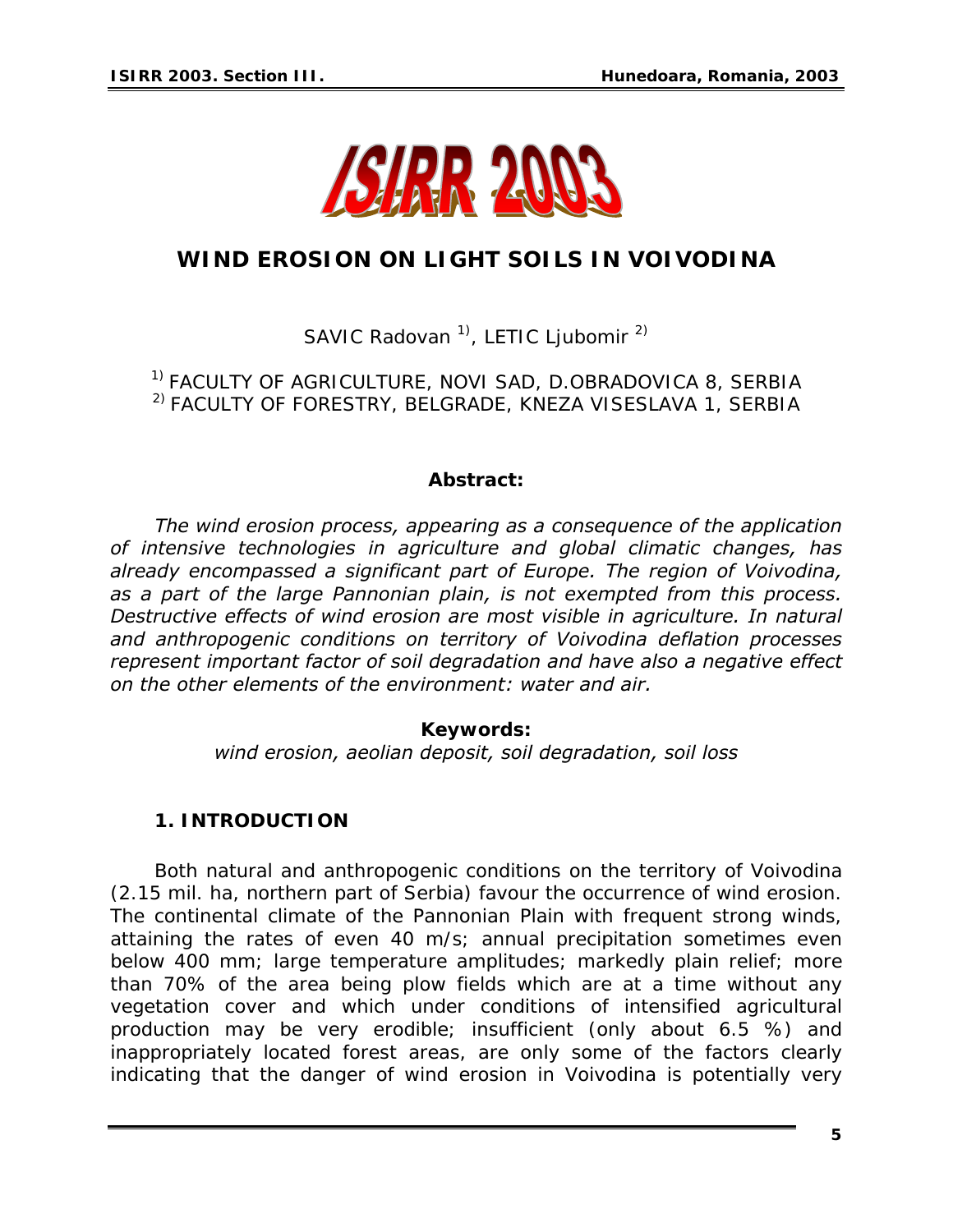high, and if the forecast climatic changes are to become true, the situation may be even worsened.

Destructive effects of wind erosion in Voivodina are most visible in agriculture. Because of wind erosion, the soil - one of fundamental natural resources, is degraded. The wind carries the finest humus particles, and also the nutritive and protective matter, and the just sown crop grains, pulls out and breaks young plants, denudes the roots of perennial plants, causes excessive evaporation and soil drying, and the blows of wind-borne particles damage green parts and fruit of the grown crops. Besides, wind sediments are filling in the drainage canals and water reservoirs. The loss of nutrients and moisture from the soil, repeated sowing, lower and non-uniform yields can also bring into question the profitability of the agricultural production on the areas endangered by wind erosion, and especially at the present when the intensive agricultural production is very expensive. On the other hand, the attenuation of wind erosion processes can directly lead to lowering of the production costs, and enabling, even under unfavourable climatic conditions, high yields to be more probable, and thus the production more effective.

#### **2. MATERIAL AND METHODS**

The process of wind erosion is essentially a very complex problem which requires that all its stages (initiation of movement, transportation, and deposition) should be encompassed by the study and quantification, i.e. all the relevant factors have to be included. Because of the multitude and stochastic character of essential parameters of the process, as well as because of high costs of such experiments, only fragmentary investigations have been carried out, so that is not possible to define some universal relationships. Still, on the basis of such investigations, a number of models, empirical formulae and indicators (coefficients, indexes, etc.) have been established for a quantitative description of wind erosion processes, i.e. for assessing their intensity. However, a direct, non-critical application of such models, defined for particular locations, irrespective of all their complexity and effective mimicking of natural processes, may under the given conditions represent a certain risk, especially if the application is not followed by appropriate field investigations.

First concrete assessments and direct measurements of the intensity of wind erosion in Voivodina were carried out on the two sandy areas, which are potentially most endangered in this part of the Pannonian Plain. In the beginning of seventies, on a location in the Deliblato Sands ("European Sahara") based on measurements using a special rotating catcher of windborne particles [1]. Afterwards, in 1980, in the Subotica-Horgos Sands a special centre was founded to monitor wind erosion on the soils of lighter composition [2]. The investigations encompassed instrumental measurements of the intensity of wind erosion by monitoring relevant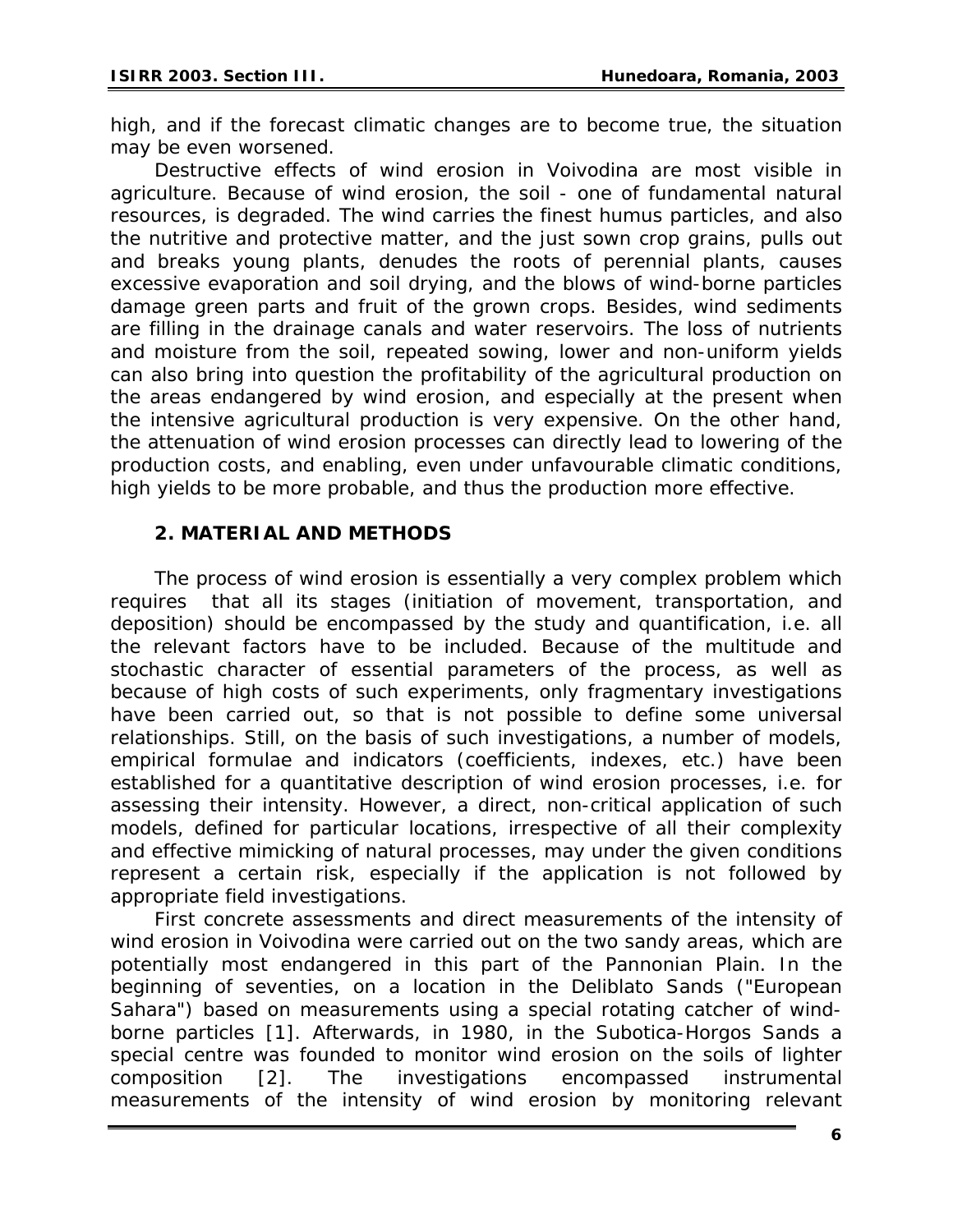climatic parameters and the state of the soil – the object of the wind action. These investigations have been carried out simultaneously at two measurement stations, one under the conditions of intensive agricultural production with no wind protection, and the other in the forest protection belt.

Because of the justified assumption that the process of wind erosion is involved and very significant, not only on sandy soils but also well-structured soils of the type of chernozem and meadow black soil, starting from 1995 the investigations and measurements of wind erosion intensity have been carried out on a location near Novi Sad [5], [6].

In this paper to point out the research of wind erosion on the soils of light mechanical composition on the Subotica-Horgos Sands (*Fig. 1.*). The Subotica-Horgos Sands are situated in the North part of Voivodina plain between the Danube and Tisza rivers, average length 50 km and diameter 5- 10 km, area cca 24,000 ha. It is well-known orchard-grape vine region, with more then 33% under vineyards and orchards, cca 20% forests and woodlands, and over 34% under grassland.



*Fig. 1. Mechanical composition and chemical characteristics of soil on the Subotica-Horgos Sands* 

Experimental station record: quantity of aeolian deposition, wind frequency and velocity, air and soil temperatures, air and soil humidity etc. Field data are analysed in order to qualify and quantify the deflation processes, as well as to define the conditions of climate and residual soil in which they occur [3], [4].

# **3. RESULTS AND DISCUSSION**

A comparative method of stationary observation by wind-gage stations has been applied on specially selected erosion plots, of which one, used for agriculture, has not been protected ("A"), while the other ("B") has been protected with forest plantings. The obtained results suggest the existence of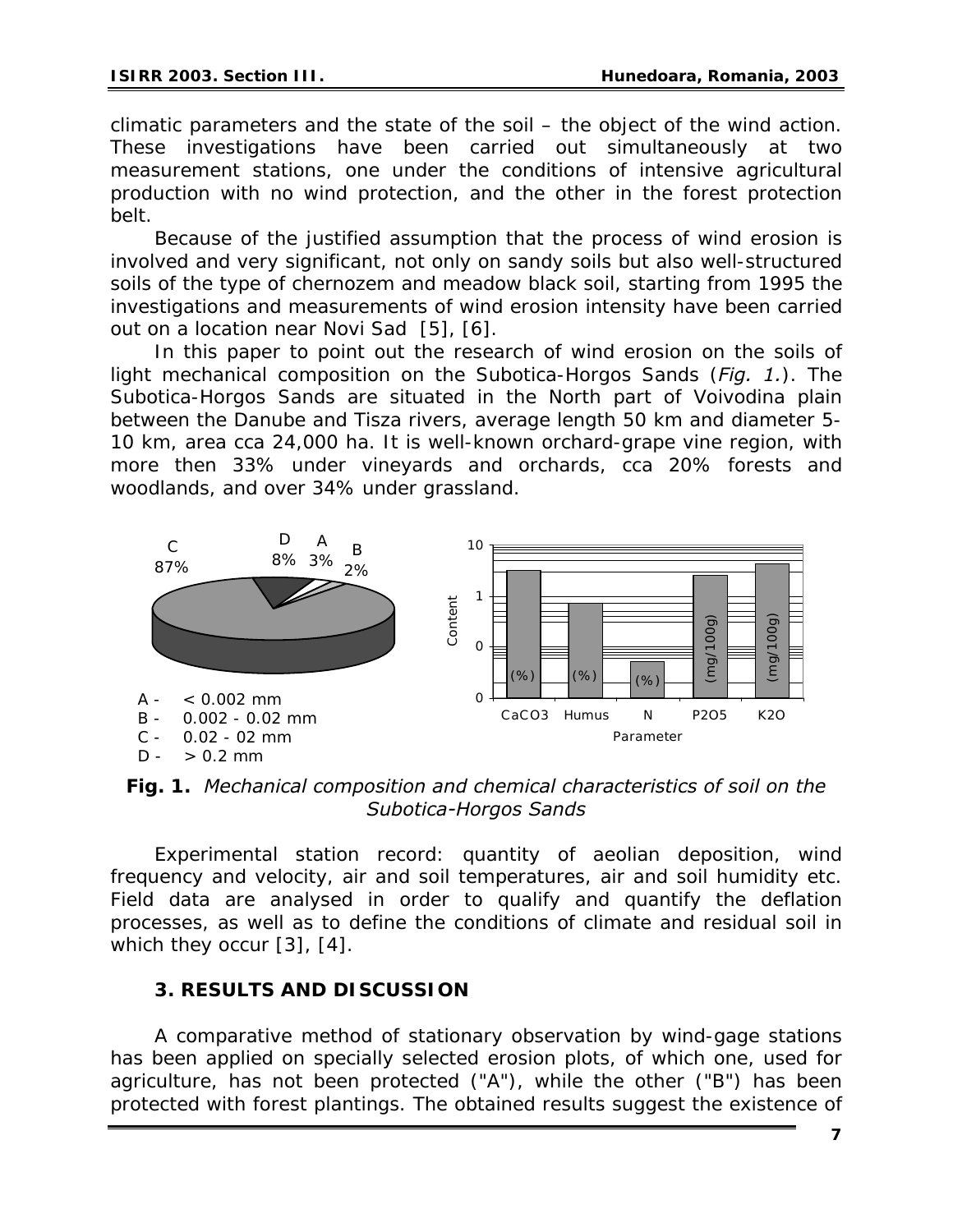significant erosion processes outside the protective forest belt. On the basis of the measurements carried out during a number of years, an empirical relation has been derived for calculation of the wind erosion intensity on this and similar locations.

In the 1980-2000 period frequent variations in the wind erosion intensity and of some qualitative characteristics of the wind sediments were registered. The annual amounts of wind-borne sediments initiated in the Subotica-Horgos Sands are in the range from 0.63 to 35.87 kg/m on the unprotected area, and from 0.10 to 0.59 kg/m on protected areas (*Fig. 2.*).



*Fig. 2. Annual wind erosion intensities in the Subotica-Horgos Sands: "A" – Plowed field with no wind protection; "B" – area in the protective forest belt.* 

In addition to the quantification of deflation processes in the researched area, the analyses of quality have been made, i.e. physical and chemical properties of the aeolian deposition were defined and compared to the same characteristics of the residual, surrounding soil. This time to point out to the following nutrients which are removed from the soil complex of the Subotica-Horgos Sands: humus, total nitrogen, readily available phosphorus and potassium. [3]

Humus content in the aeolian deposition oscillated during the research period and ranged between 3.94-7.02 %, which is cca 5.7-18.1 (on the average 10.5) times higher content of organic matter then in the residual soil from which the particles were detached.

Total nitrogen content in the aeolian deposition ranges within the limits of 0.28-1.73 % which is 2.8-19.0 (on the average 11.1) times higher content than in the residual soil.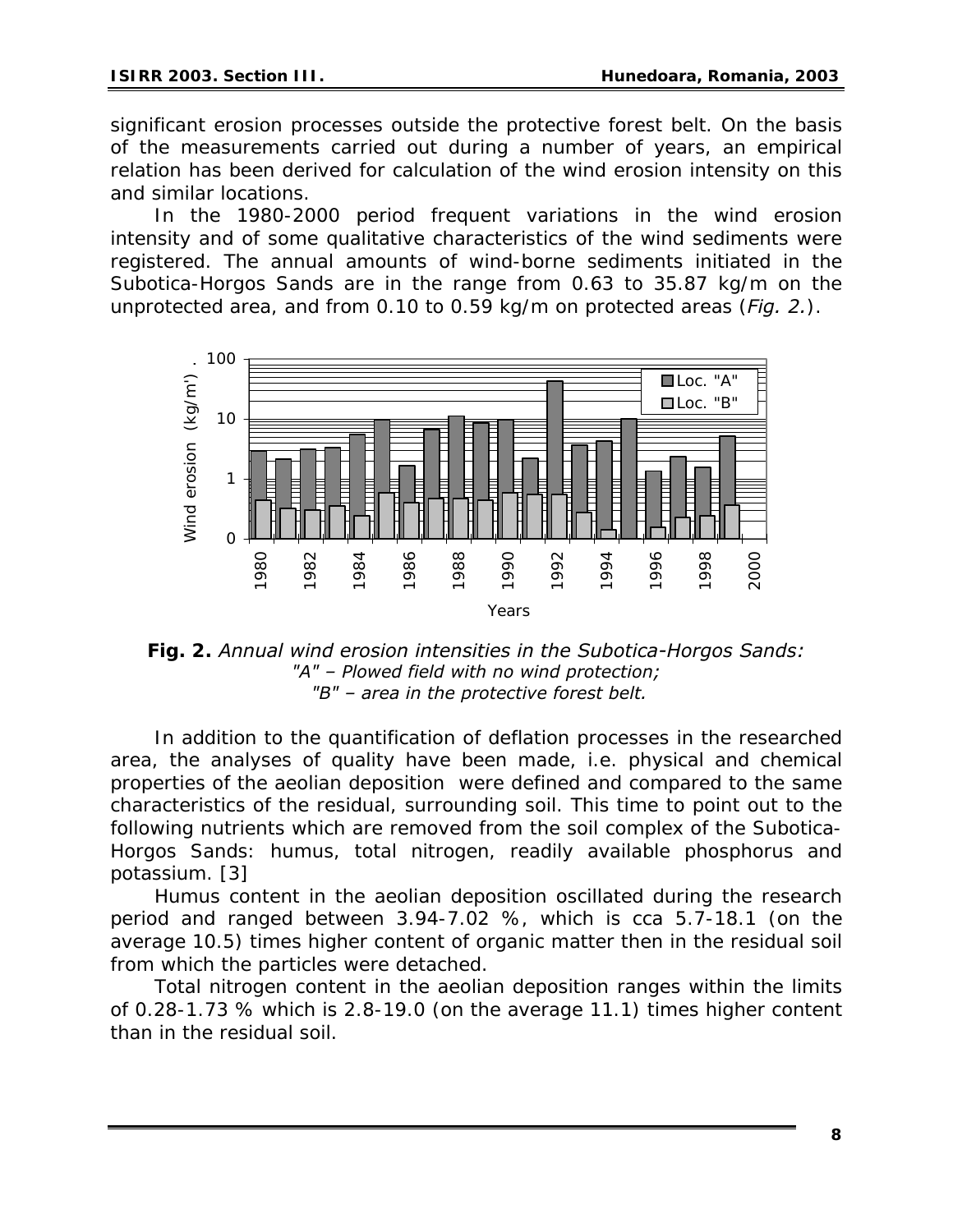Readily available phosphorus content in the aeolian deposition ranges within the limits of 10.0-41.1 mg/100 g of soil, and that is cca 3.7-20.3 (on the average 9.3) times higher content of phosphorus than in the residual soil.

Readily available potassium content in the aeolian deposition oscillated within the limits of 15.7-40.0 mg/100 g of soil, and that is cca 5.8-14.3 (on the average 10.1) times higher content of potassium than in the residual soil.

The analysis of the relation of chemical characteristic of the aeolian deposition ("Ad") and the residual soil ("Rs") points to the very significant indication of soil fertilization loss affected by deflation processes. It is denoted by the "deflation coefficient" (η=Ad/Rs).

Also, by analysing the oscillations of the contents of humus and biogenic elements during the research period, it has been observed that the maximum and minimum of their concentration do not correspond to the maximal and minimal quantities of the aeolian deposition.

# **4. CONCLUSIONS**

In natural and anthropogenic conditions on the territory of Voivodina deflation processes represent important factor of soil destruction and have also a negative effect on the other elements of the environment: water and air. Comparative researches on the protected and unprotected erosion fields and presented results pointing out the significant degree of the vegetative cover protective effect.

The processes of accelerated wind erosion are most frequently a consequence of anthropogenic factors, inappropriate use of the soil, vegetation destruction, etc. Modern measures of wind erosion control must be complex, all-inclusive, continuous, and systematic. At that, one should constantly bear in mind the fact that there is no absolute protection from wind erosion, that is, there is no possibility of complete elimination of wind erosion processes, one can only endeavour to reduce them to a rationally acceptable level.

It would be highly desirable to establish a network of measuring stations to monitor the wind erosion in Voivodina under the different natural conditions (microclimate, soil, etc.), as well as under different crops. In this way, among other things, it would be possible to check the correctness of the applied empirical methods and achieve a more reliable estimation of the erodibility of particular types of soils, protecting effect of the crop covering in particular stages of crop development, effects of different modes of soil cultivation, humidity state of the soil, and like. It should be especially pointed out the importance of establishing the amount, characteristics, and composition of the wind erosion sediments, as of the crucial factor of degradation of all the elements of the environment.